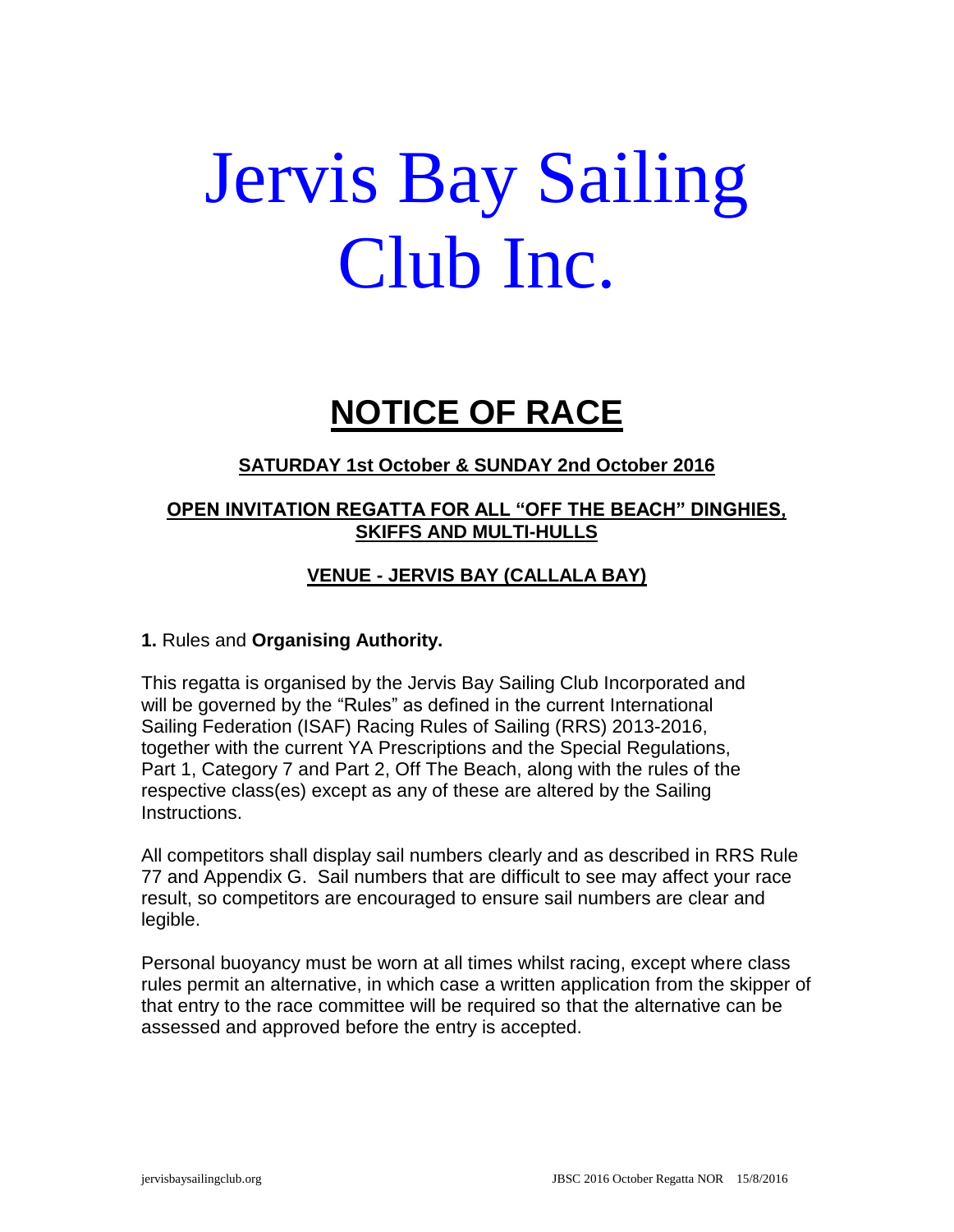#### **2. Advertising.**

In general the regatta is designated as a Category "A" Event - ISAF Regulation 20 & in accordance with RRS Rule 76.1 & 80.

#### **3. Eligibility and Entry.**

The regatta is open to all "Off the Beach" boats that have a design yardstick rating under VYC. Boats need to complete and submit the entry form to a club official with race fees to be eligible, at least 60 minutes before the nominated start time of that boats' first race.

Beach entry will be open from 9.00 am on Saturday 1/10/16.

All competitors must comply with ISAF Eligibility Rules, Regulation 19, RRS Rules – Part 6 & 7.

Any class rule that requires a competitor to be a member of a class association shall not apply.

#### **4. Insurance Requirements.**

All helmspersons shall have third party insurance cover of not less than AUD\$1,000,000 (recommended AUD\$5,000,000) or equivalent thereof in any other currency for any accident. All owners/competitors who sign the Entry Form are deemed to have made a declaration that they hold such cover.

Competitors may be required to produce evidence of such insurance and any Competitor not holding this cover shall withdraw their entry.

#### **5. Fees.**

Postal Entry \$50.00 (Last postage date 23/9/2016)

Beach Entries \$60.00 for whole regatta (6 races)

Individual Race Entry \$15.00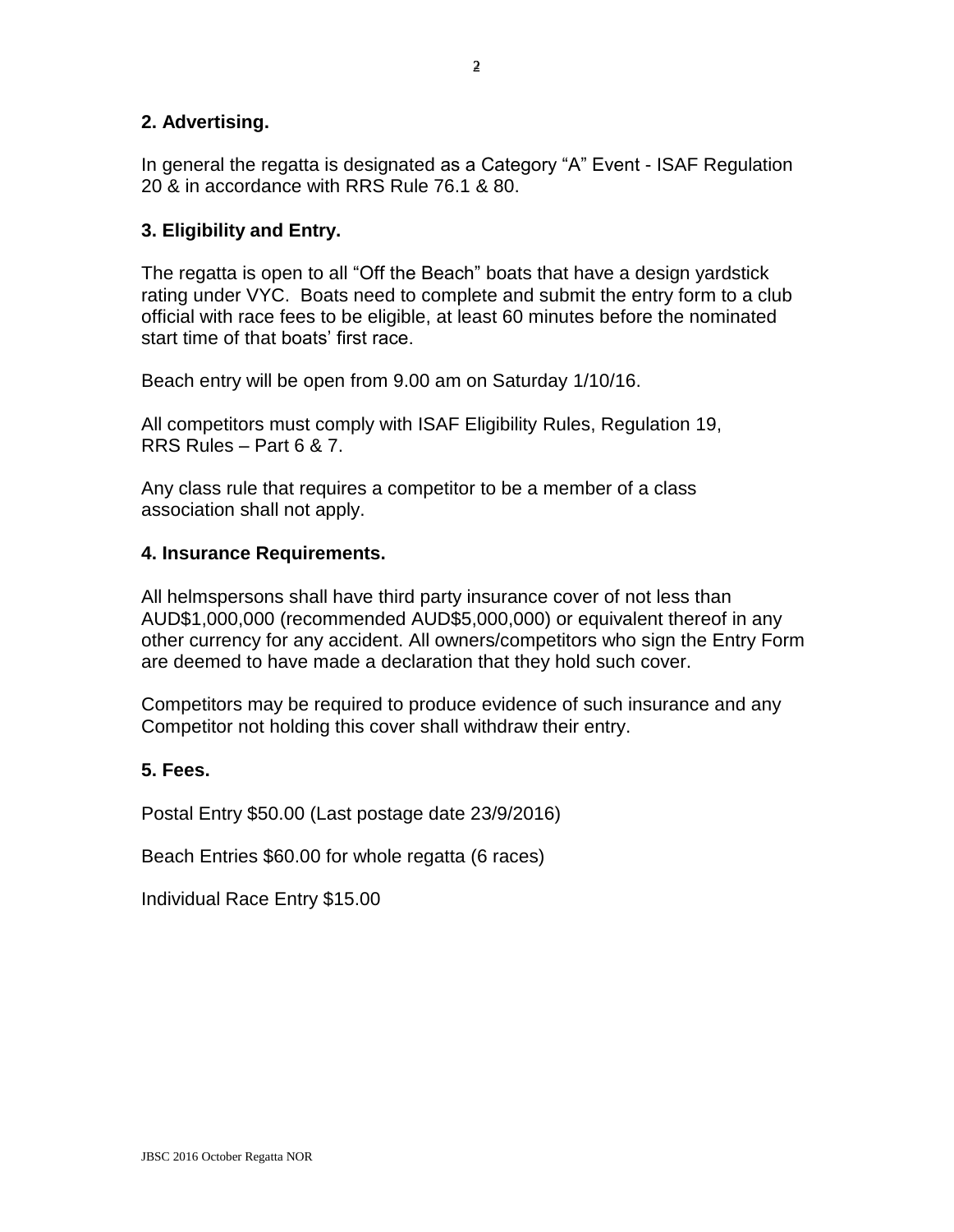#### **6. Schedule of Events.**

Events are scheduled in the regatta as follows;

Race 1 - Warning Signal not before 1230 hrs. - Saturday 1st October 2016.

Race 2 - Warning Signal time approximately 3 minutes after the last boat finishes Race 1 for each division - Saturday 1st October 2016.

Race 3 - Warning Signal time approximately 3 minutes after the last boat finishes Race 2 for each division - Saturday 1st October 2016.

Race 4 - Warning Signal not before 1100 hrs. - Sunday 2nd October 2016.

Race 5 - Warning Signal time approximately 3 minutes after the last boat finishes Race 4 for each division - Sunday 2nd October 2016.

Race 6 - Warning Signal time approximately 3 minutes after the last boat finishes Race 5 for each division - Sunday 2nd October 2016.

Registrations for individual race entries will be accepted up to 60 minutes at race headquarters before the official race start.

#### **7. Measurement & Safety Inspections.**

Random measurements and safety inspections/audits may be carried out without notice during the regatta to ensure compliance with YA Special Regulations, Part 2 "Off the beach Boats" and RRS Rules 64.3, 65.3, 78.1, 78.2 and 78.3..

All boats and equipment shall comply with current class measurement rules and restrictions.

#### **8. Sailing Instructions.**

The sailing instructions for the regatta will be available from race headquarters from 0900 hours on Saturday 1st October 2016 after registration forms have been completed and accepted by the Race Committee and race fees have been paid.

#### **9. Racing Area & Courses.**

Races will be conducted on Callala Bay (Hare Bay). A sketch of the sailing area shall be attached to the Sailing Instructions.

Courses will be fully described in the Sailing Instruction but will generally be an "Olympic Triangle" style or trapezoid courses.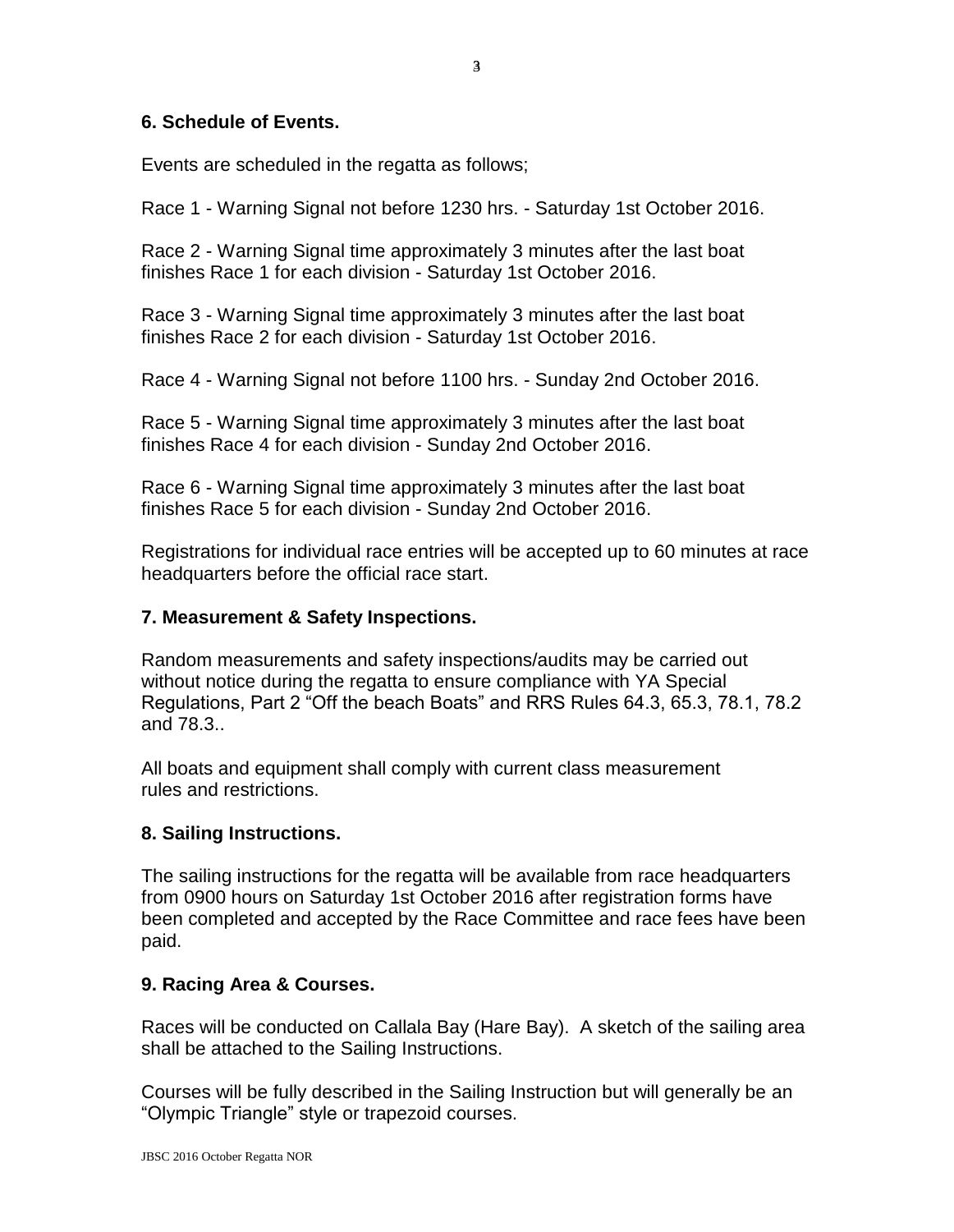#### **10. Scoring.**

The Low Point Scoring system, Appendix A. 4.1 will apply. Each boat's score will be the total of her race scores. All races shall be counted. Each division shall be scored separately.

#### **11. Radio Communication.**

A boat shall neither make radio transmission while racing nor receive radio communications not available to all other boats in her class or division. The use of mobile phones to receive information about race conditions is prohibited.

#### **12. Prizes.**

Prizes will be awarded for this regatta at the discretion of the Race Committee.

#### **13. Meals.**

A sausage sizzle will be available for the event. Refreshment will also be available. The event is an alcohol free event.

#### **14. Launching ad Retrieving.**

Catamarans, skiffs and dinghies can be launched from the gently sloping sandy beach at Callala Bay, which is very suitable for beach trolleys.

#### **15. Disclaimer.**

It is the responsibility of owners and skippers to ensure that each boat nominated on the entry form complies with the 'rules' as defined in the RRS.

All competitors who sign the entry form, in doing so, have made a declaration to the Organising Authority that the nominated boat will, at all times while racing, comply with the requirements of Yachting Australia, the Notice of Race and Sailing Instructions, including:

(a) RRS 46 and it is the responsibility of the person in charge of the boat to ensure that the crew complies with RRS 46;

(b) The Yachting Australia Special Regulations;

(c) Adequate current Third Party Property Liability Insurance and Third Party Personal Liability cover of not less than \$[5,000,000] ([five] million dollars) for any one incident. All insurance shall be maintained during the period of racing;

(d) The Organising Authority is not responsible for the seaworthiness of a boat whose entry is accepted or the sufficiency or adequacy of its equipment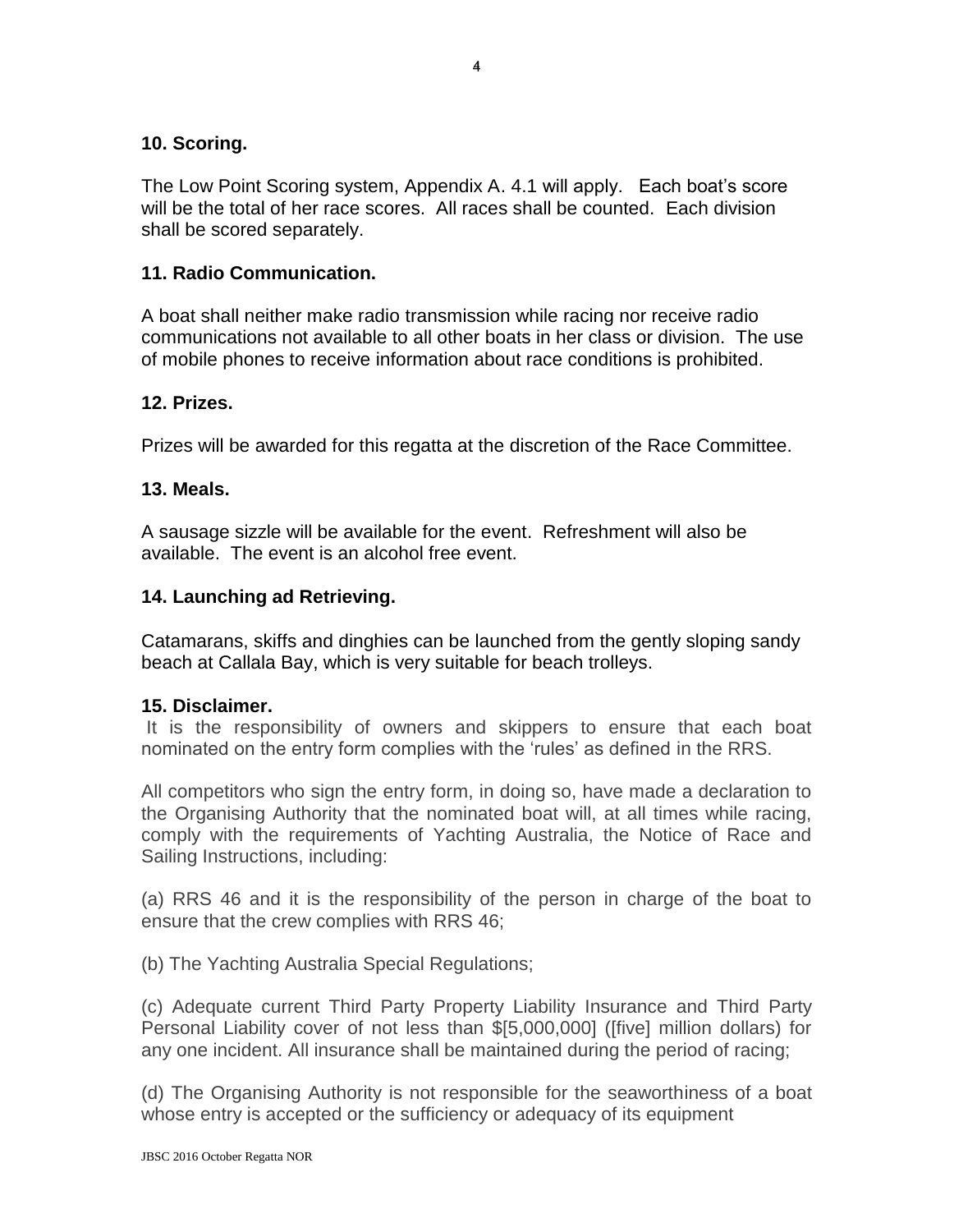(e) The person who signs and lodges the entry form with the Organising Authority, warranting to the Organising Authority that he or she will draw to the attention of any person who competes on the yacht, the subject of the entry form in any event conducted by the Organising Authority of the risk warning above; and

(f) the person who signs and lodges this entry form with the Organising Authority, acknowledging receipt of the risk warning above and releasing the Organising Authority from any claim or liability whatsoever for any harm or personal injury suffered by him, or by any person claiming through him, in any event conducted by the Organising Authority.

(g) All those taking part in these races do so at their own risk and responsibility. Specific attention is drawn to RRS 4 which states; "The responsibility for a boat's decision to participate in a race or to continue racing is hers alone". The Jervis Bay Sailing Club Incorporated, Race Committee and other race officials are not responsible for any damage or injury either afloat or ashore prior to, during or after the event.

#### **16. Risk Warning.**

This RISK WARNING is issued jointly by Jervis Bay Sailing Club Incorporated and NSW Roads and Maritime Services, pursuant to the Civil Liability Act 2002 to all persons wishing to participate in the sailing activities conducted by Jervis Bay Sailing Club Incorporated.

Participants are warned that, regardless of the precautions, which might be taken by reasonable and experienced persons, sailing can be a dangerous pursuit and participants are exposed to significant risk of property damage, physical harm and possibly death.

As an indication, these risks may include, but are not limited to:

- The extremes of weather and sea conditions.

- The potential that control of vessels may be lost, resulting in collision with objects and other vessels.

- The sudden movement of the vessel at any time and the possibility that participants may fall or be thrown overboard, resulting in drowning.

- The possibility that participants may be injured by equipment on the vessel.

- The absence of immediate medical care and the likelihood that significant delays may occur before medical care is available.

- Exposure to the elements for extended periods.

Jervis Bay Sailing Club Incorporated and NSW Roads and Maritime Services also warn participants that regardless of their best intentions, they may be unable to render assistance to participants who are in distress. Participants are warned to consider the above risks and all other risks before deciding to participate in any sailing event with Jervis Bay Sailing Club Incorporated.